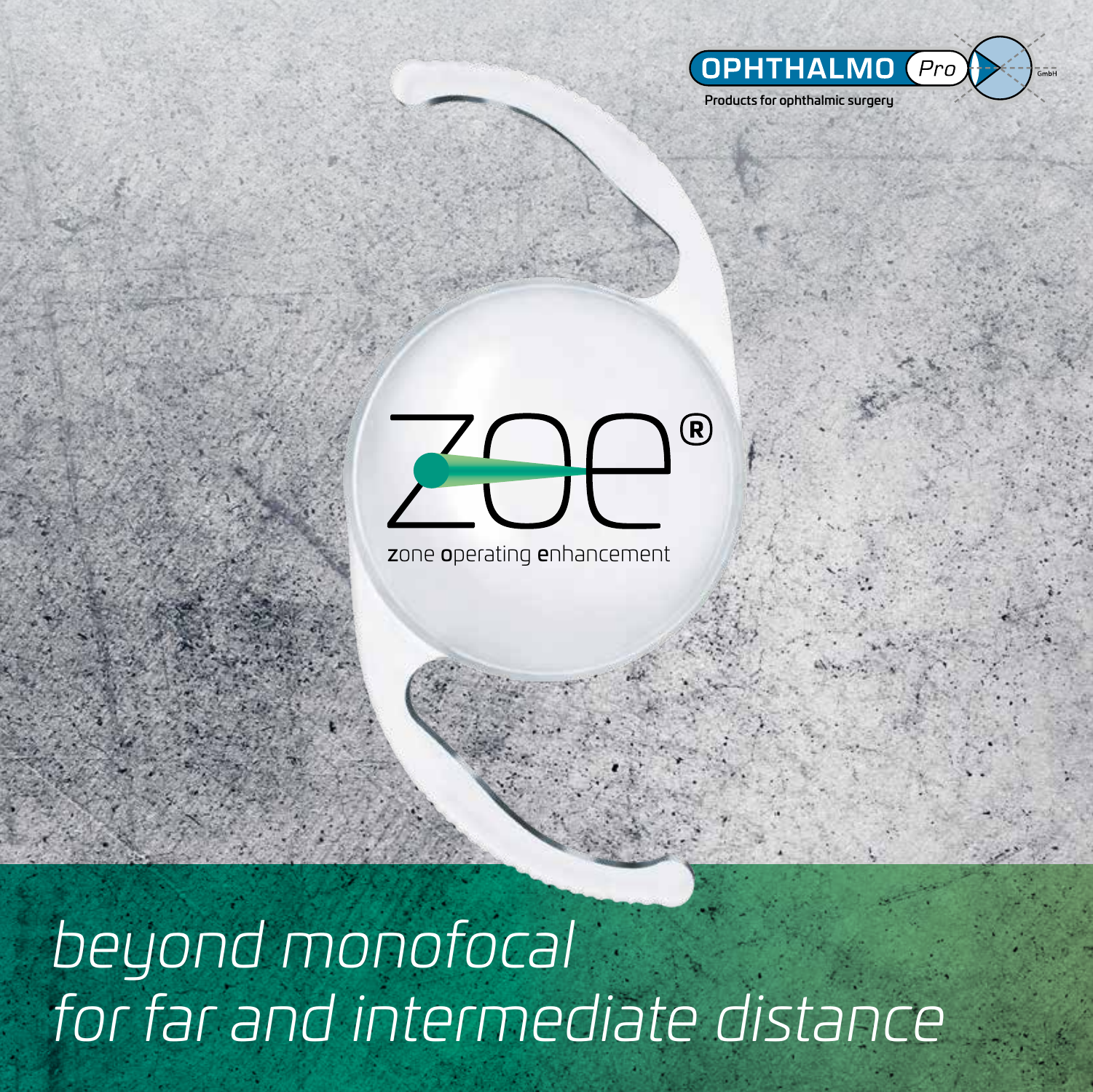## *zoe® – beyond monofocal*

This next-generation monofocal intraocular lens zoe® allows patients to experience high-quality vision at both **intermediate** and **far** distances.





Today, most monofocal lenses only correct vision to help cataract patients see objects at a distance, and so they do not improve the intermediate vision that is required for so many important daily tasks.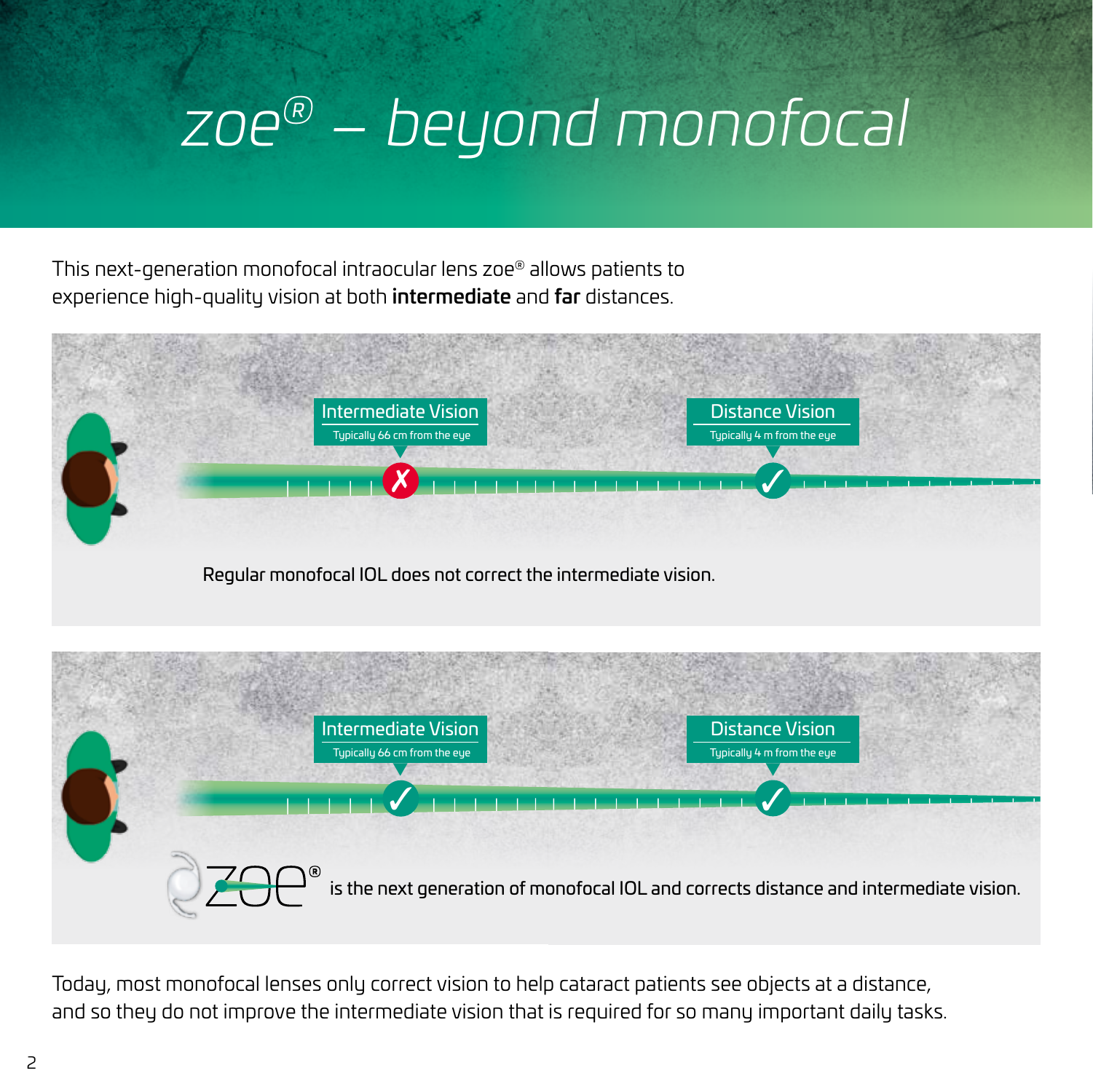

## *zoe® helps patients improve daily tasks.*

# *Glistening-free acrylic*

The superiority of the hydrophobic acrylic material used in the zoe® was confirmed by the David J Apple Laboratory in Heidelberg using accelerated in-vitro ageing tests for the formation of glistenings that might appear several years post-implantation. The results indicated that the zoe® can be termed "glistening free".





zoe® without glistenings and Clinical image of Competitor IOL with Grade 4 Glistening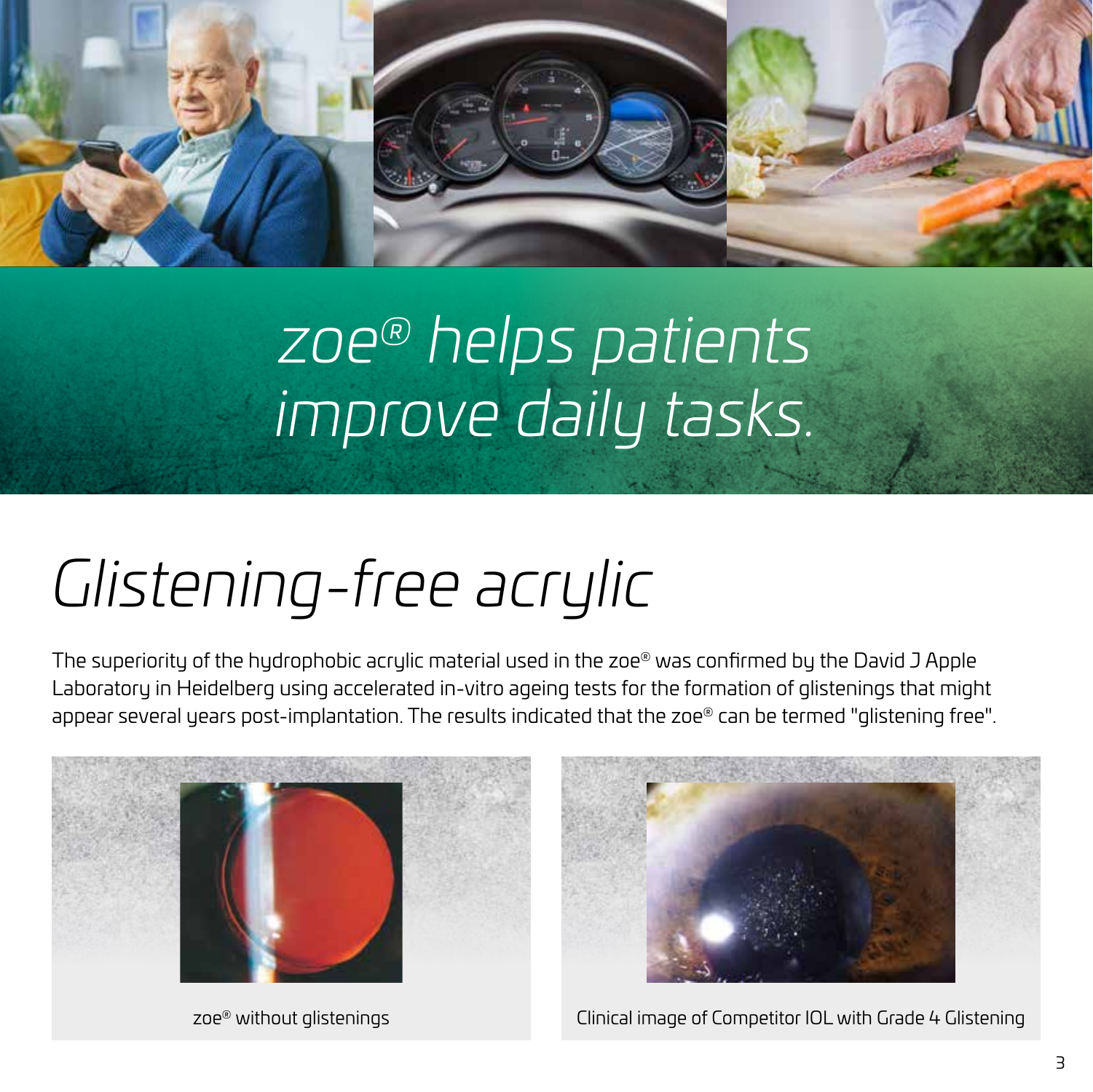## *The technology*

With its special and unique, High-Order anterior surface, the zoe® improves intermediate vision and maintains excellent distance image quality comparable to regular monofocal IOL.





Normalized aberration

Because its monofocal optic does not have diffractive rings, the zoe® design keeps photic phenomena to a minimum, comparable to a regular monofocal IOL and the zoe® design minimises the spherical aberration to almost zero.

EDOF is realized on high order aspherical optic with regionally modulated aberration.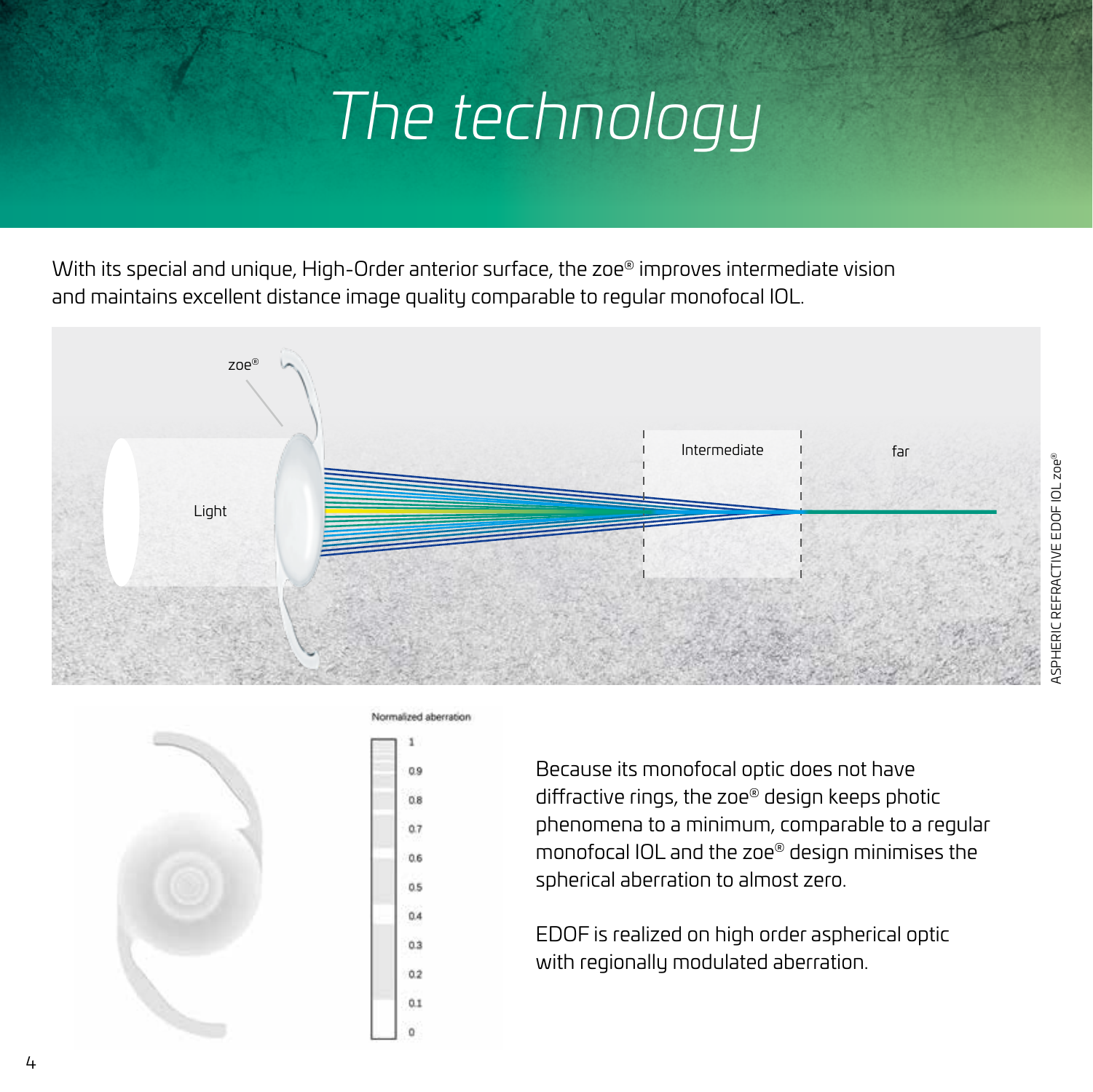

# *100% 1-Step preloaded*

Just like the monofocal aspheric Primus-HD® IOL, the zoe® is preloaded in its injector using our well-established "ProSert" 1-Step Preloaded system. This perfectly protects the IOL against contamination. For surgical staff it is easy to use and it gives the surgeon a most reliable implantation performance, IOL after IOL.

- Dynamic tip allows implantations with 2.0 2.2 mm incisions
- Controlled implantation thanks to precision screw thread
- One step "into the bag"
- Optimal lens fit, 100% preloaded
- Outer diameter of the injector tip: 1.78 mm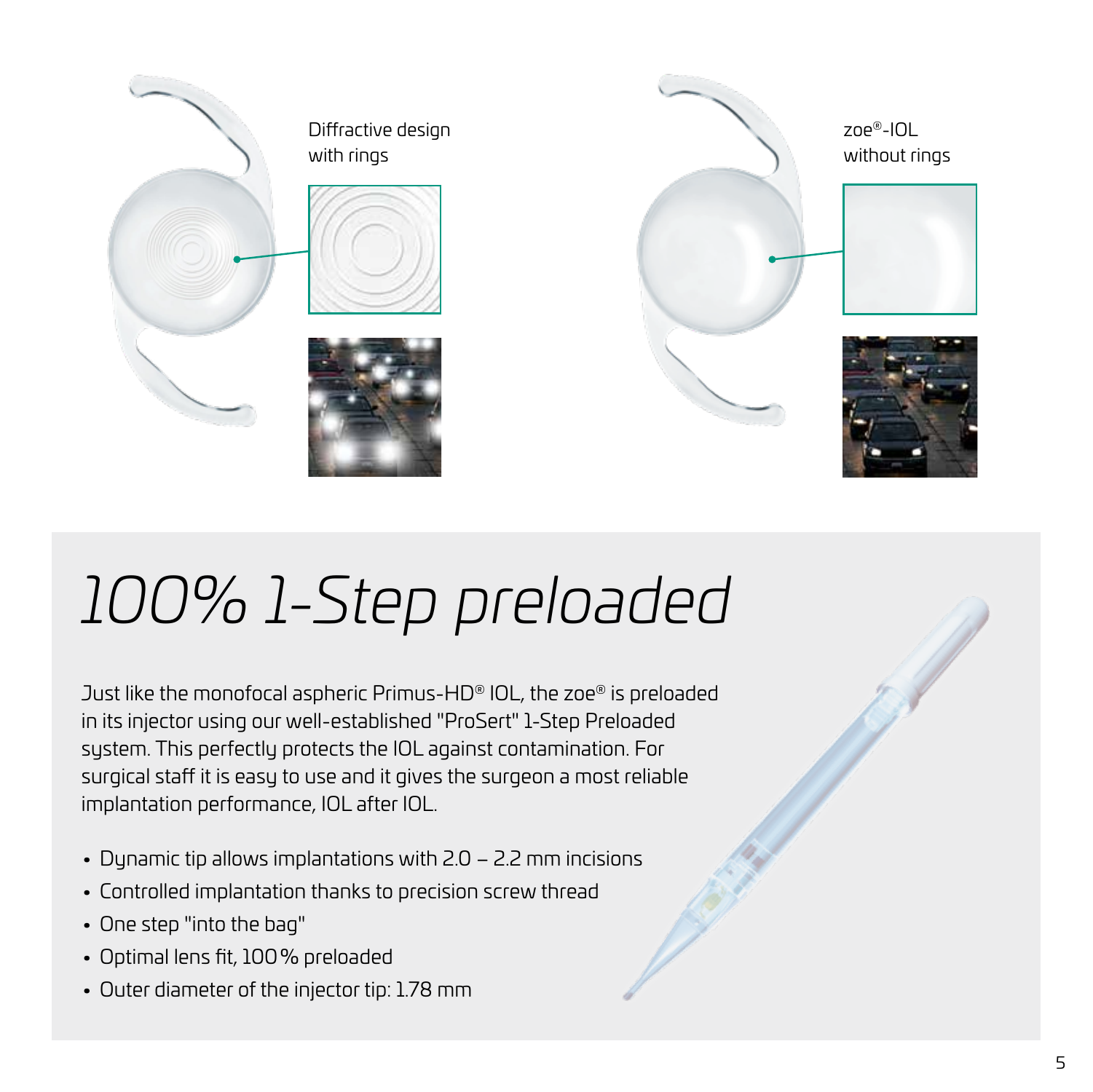

#### *USAF image test*



- The clarity of far focus is no different to that of that monofocal IOL, but the near-sighted distance is increased by +0.75D ~ 1.0D
- No glare, halo or other adverse optical interference regardless of the distance, middle or near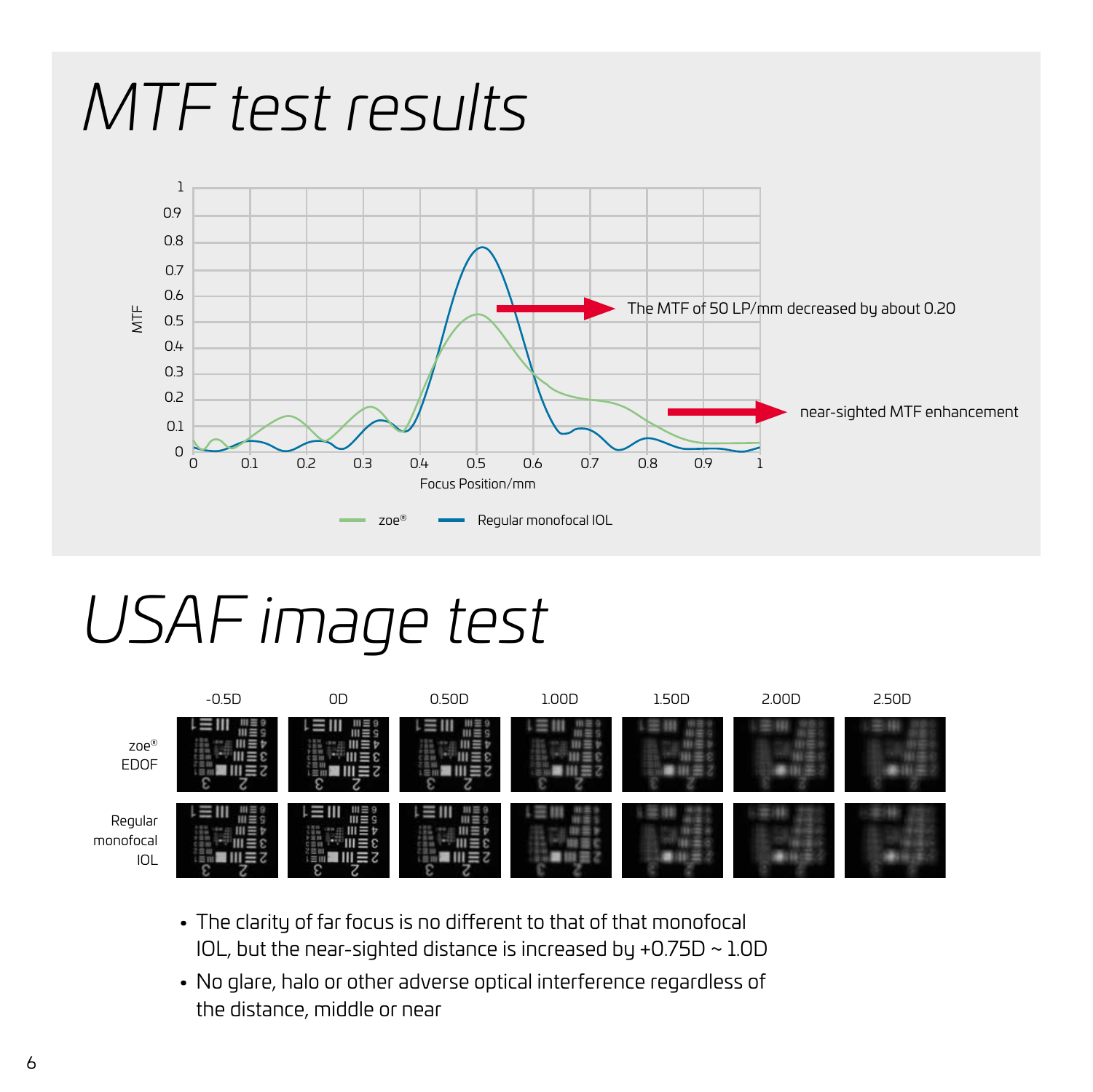## *Point Spread Function – Test*



PSF projection confirmed that the zoe® design shows a similar halo profile to a regular monofocal IOL. In comparison, two competitor EDOF IOLs showed halos with significantly higher radius.